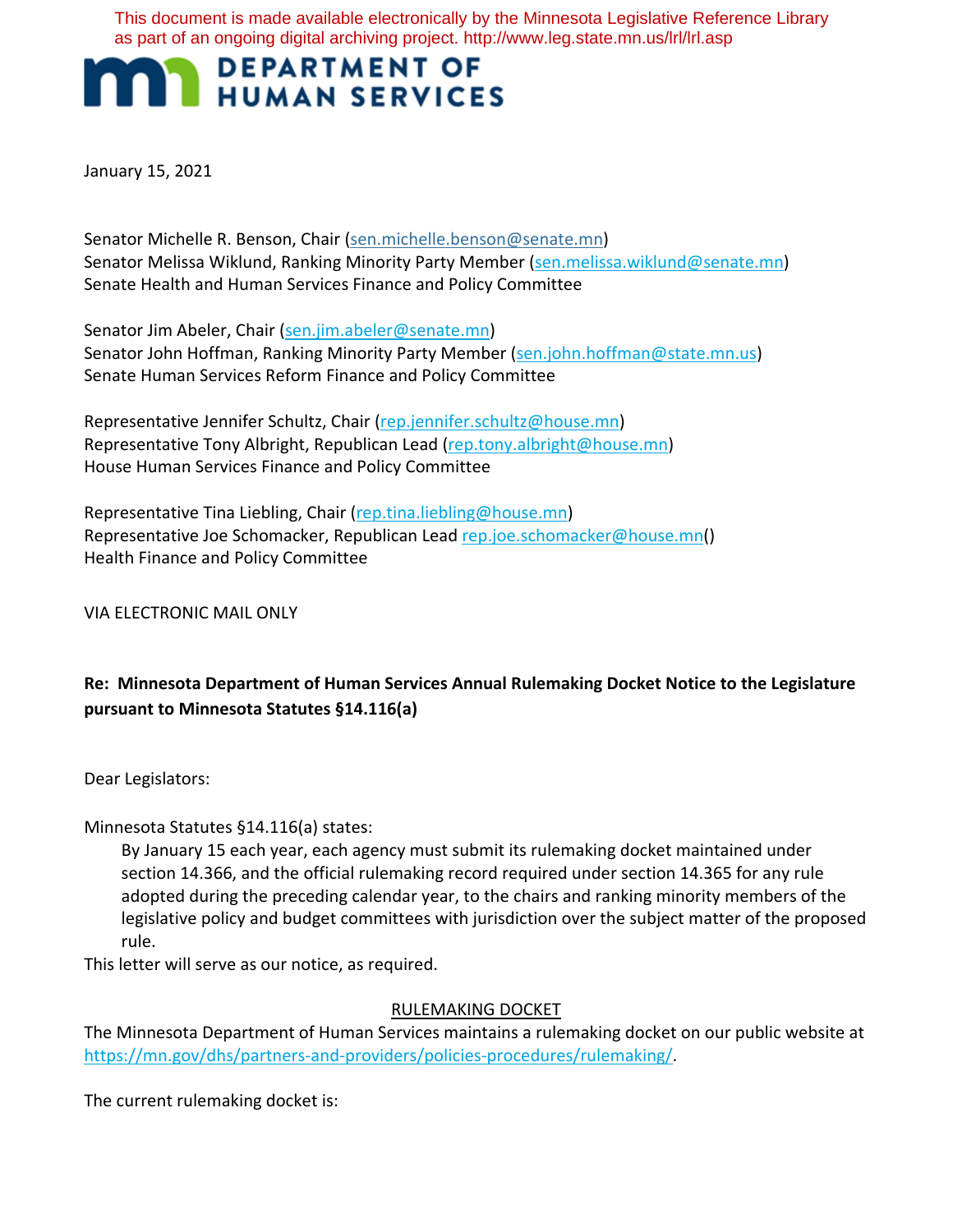# **Child Care Assistance Program**

#### Summary: Amending rules governing the Child Care Assistance Program

The Minnesota Department of Human Services requests comments on its possible amendments to the rules governing the child care assistance program (CCAP), Minnesota Rules, parts 3400.0010 -[3400.0235.](https://www.revisor.mn.gov/rules/3400/)

During the 2017 legislative session, many changes were made to CCAP. Most of the changes were required under the Child Care and Development Block Grant (CCDBG) Act of 2014. The Department is considering amending the rules to align with these federal and state statutory changes, adding clarity and consistency. The proposed rules amendments will focus on providing equal access to stable child care for low-income children and strengthening requirements to protect the health and safety of children in child care and receiving CCAP funding. The rules amendments will address determination of income for eligibility, frequency of redetermination, determination of copayments, maintaining consistent child care authorizations for children, reporting responsibilities for participants, provider requirements, and payment policies.

#### Status

The Department published a Notice of Request for Comments in the September 24, 2018 State Register. Interested persons or groups may submit comments or information on these possible rules amendments in writing or orally until further notice is published in the State Register that the Department intends to adopt or to withdraw the rules. The Department will not publish a notice of intent to adopt the rules until at least 60 days have elapsed from the date of this request for comments. The Department has appointed an advisory committee to comment on the possible amendments to the child care assistance rules.

The Department is currently working on drafting the language of the amendment and the Statement of Need and Reasonableness, and will make those documents available on this website when complete.

## Supporting Documents

Possible Amendment to Rules Governing Child Care Assistant Program [Request for Comments \(PDF\)](https://stage.wcm.mnit.mn.gov/dhs/assets/Request-for-comments-CCAP_tcm1053-352434.pdf) 

## Contact information

Direct written or oral comments, questions, and requests for more information on this possible rules amendment to Andrea Lentini; direct questions about the rulemaking process to Vanessa Vogl.

Andrea Lentini Minnesota Department of Human Services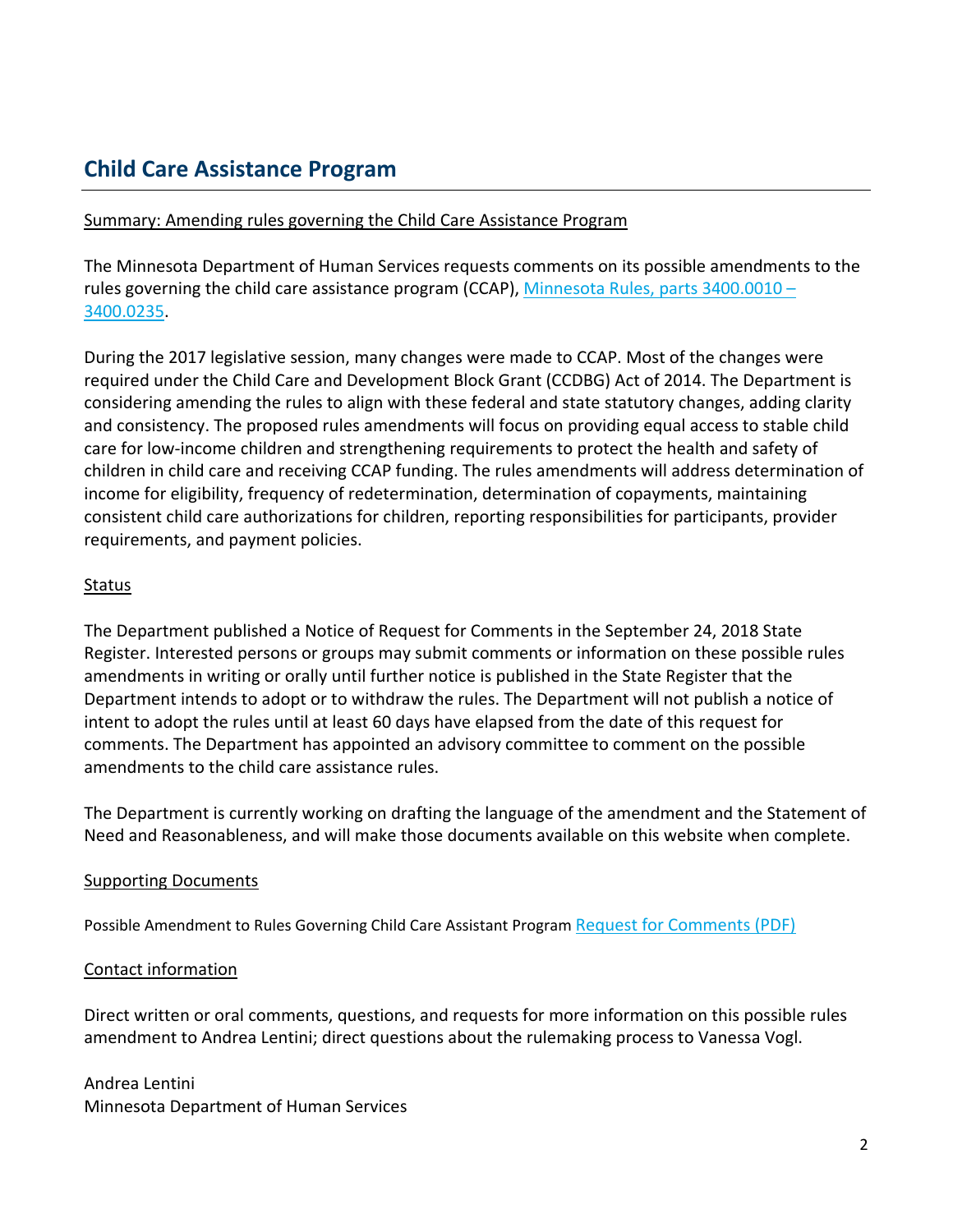Child Care Services PO Box 64962 Saint Paul, MN 55164-0962 Phone: 651-431-4045 Email: [Andrea.Lentini@state.mn.us](mailto:%20Andrea.Lentini@state.mn.us)

Vanessa Vogl Minnesota Department of Human Services Administrative Law Office PO Box 64254 Saint Paul, MN 55164-0254 Phone: 651-431-3168 Fax: (651) 431-7714 Email: [Vanessa.Vogl@state.mn.us](mailto:%20Vanessa.Vogl@state.mn.us)

TTY users may call the Department at (800) 627-3529. You can also submit written comments via the Office of Administrative Hearings Rulemaking e-comments website at https://minnesotaoah.granicusideas.com/discussions.

Upon request, this information can be made available in an alternative format, such as large print, Braille, or audio. To make such a request, please contact the agency contact person at the address or telephone number listed above.

NOTE: Comments received in response to this notice will not necessarily be included in the formal rulemaking record submitted to the administrative law judge if and when a proceeding to adopt rules is started. The agency is required to submit to the judge only those written comments received in response to the rules after they are proposed. If you submitted comments during the development of the rules and you want to ensure that the Administrative Law Judge reviews the comments, you should resubmit the comments after the rules are formally proposed.

# **Surveillance and Integrity Review Section (SIRS)**

# Summary: Amending rules governing use of random sample extrapolation in monetary recovery

The Minnesota Department of Human Services is proposing amendments to rules governing the use of random sample extrapolation in monetary recovery found in [Minnesota Rules, part 9505.2220.](https://www.revisor.mn.gov/rules/9505.2220/) The proposed rule amendments remove reliance on an outdated textbook, clarify the sampling and extrapolation methodologies that are acceptable, and remove the requirement that the provider be notified of the sampling method before a sample is drawn.

## Status

The Department published a Dual Notice of Intent to Adopt Rules in the Minnesota State Register on Nov. 23, 2020. The time to comment and request a hearing ended at 4:30 p.m. on Thursday, Dec. 31, 2020.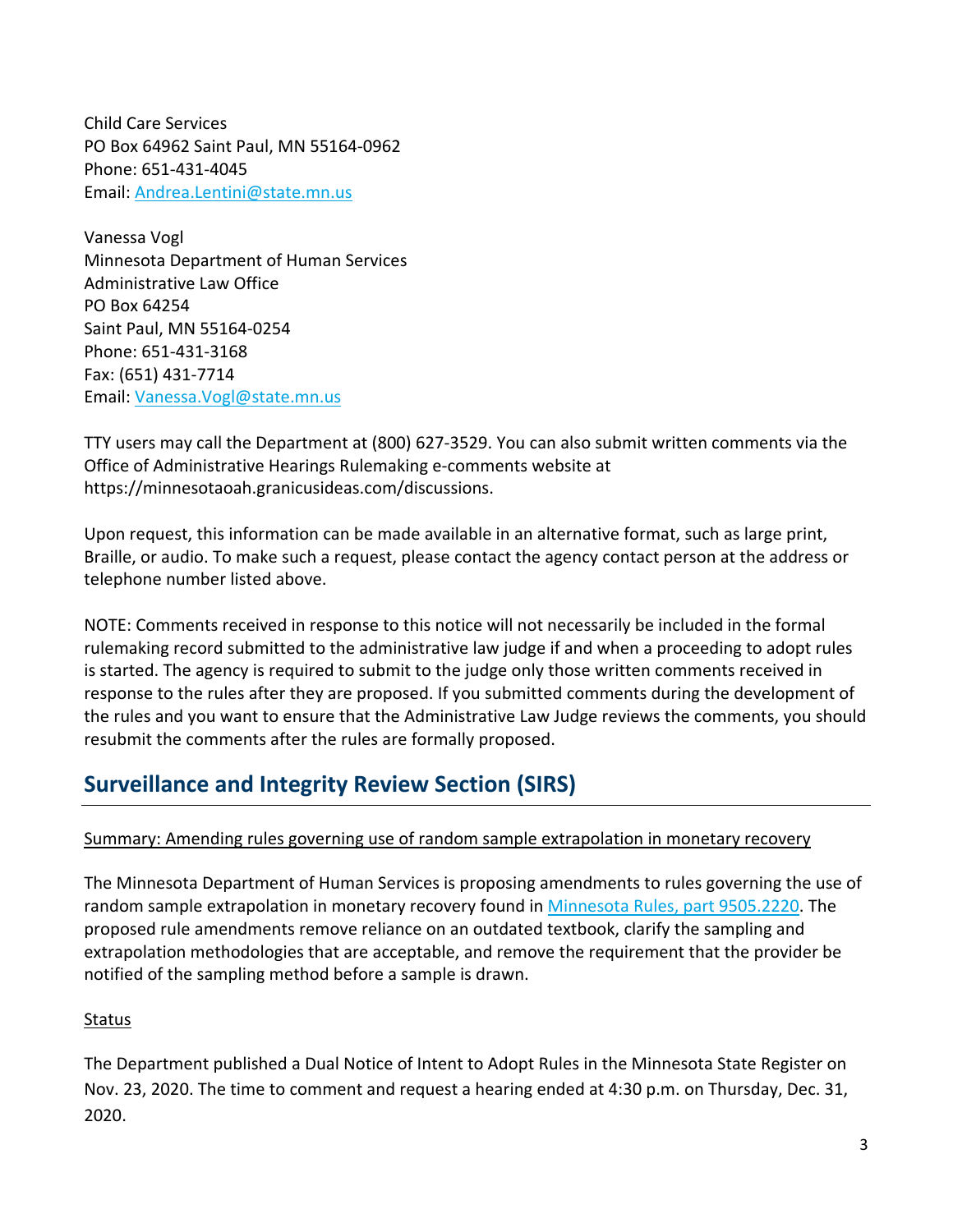The Department received more than 25 valid requests for a hearing; therefore, the Department will hold a virtual public hearing on the proposed rule changes.

Administrative Law Judge Jessica Palmer-Denig will conduct the hearing virtually using WebEx starting at 9:30 a.m. on Thursday, Jan. 28, 2021.

For video and audio connection to the virtual hearing, join through an internet connection, such as with a computer or tablet:

Go to: https://minnesota.webex.com

Meeting number: 146 976 9291

Meeting password: TsYYgtyA232

For audio connection only, join the hearing by phone:

Call: 1-415-655-0003 (US Toll)

Access code: 146 976 9291

Direct questions about the hearing to Vanessa Vogl (contact information below).The Department published a Request for Comments for this rulemaking in the Minnesota State Register on Sept. 9, 2019.

# Supporting documents

- [Dual Notice \(PDF\)](https://mn.gov/dhs/assets/SIRS-dual-notice_tcm1053-454004.pdf)
- [Proposed Rules \(PDF\)](https://mn.gov/dhs/assets/sirs-proposed-rules_tcm1053-454005.pdf)
- [Statement of Need and Reasonableness \(PDF\)](https://mn.gov/dhs/assets/statistical-extrapolation-statement-of-need-and-reasonableness_tcm1053-454006.pdf)
- [Request for Comments \(PDF\)](https://mn.gov/dhs/assets/SIRS_Request%20for%20Comments_tcm1053-401725.pdf)

# Contact information

Direct written or oral comments, questions, and requests for more information on the content of this possible rules amendment to Elizabeth Oji; direct questions about the rulemaking process to Vanessa Vogl.

Elizabeth Oji Minnesota Department of Human Services Office of Inspector General PO Box 64242 Saint Paul, MN 55164-0242 Phone: 651-431-6316 Fax: 651-431-7569 Email: [Elizabeth.Oji@state.mn.us](mailto:elizabeth.oji@state.mn.us)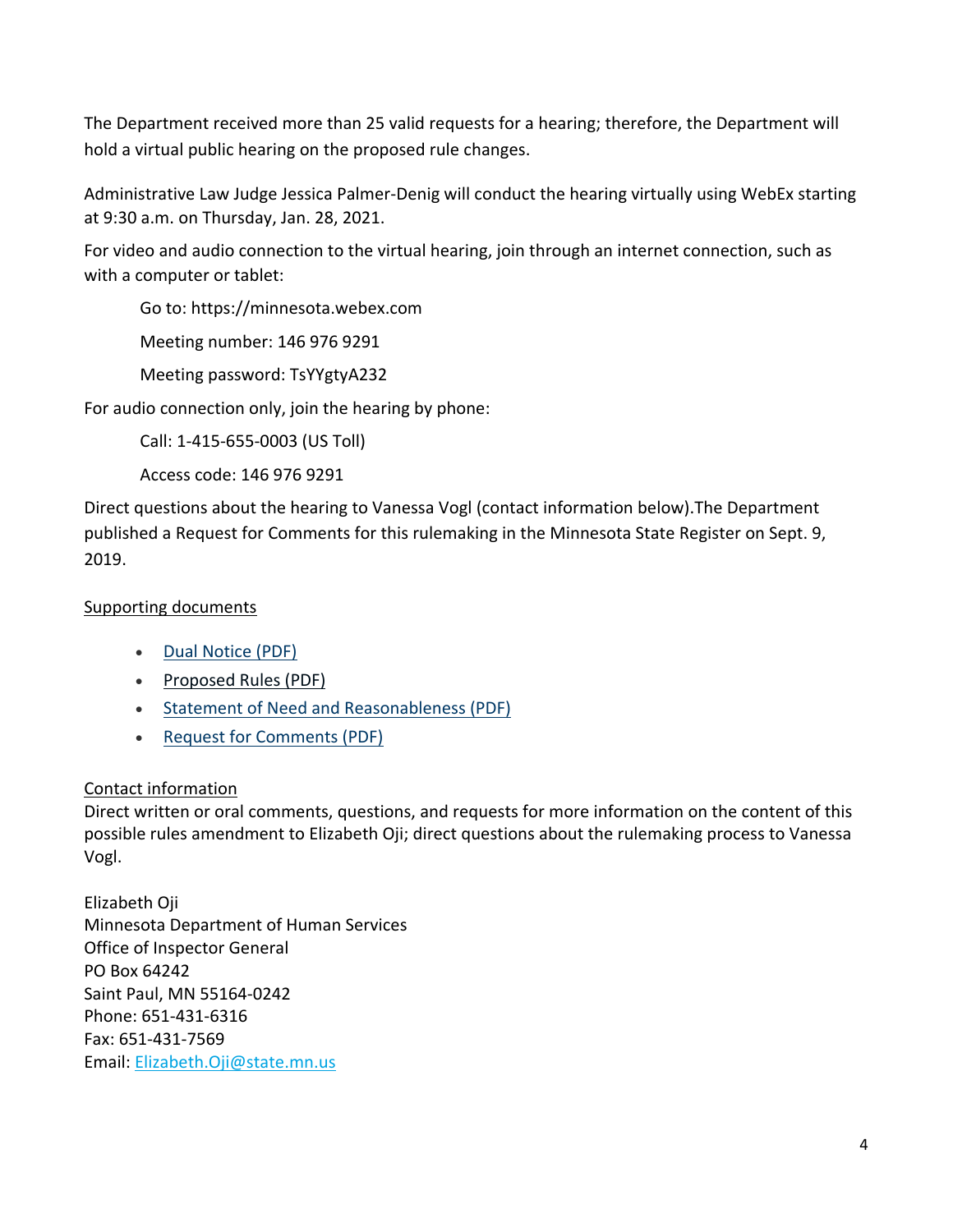Vanessa Vogl, Rulemaking Attorney Minnesota Department of Human Services Administrative Law Office PO Box 64254 Saint Paul, MN 55164-0254 Phone 651-431-3168 Fax 651-431-7714 Email: [Vanessa.Vogl@state.mn.us](mailto:vanessa.vogl@state.mn.us) 

# **Cost-of-care for clients in state-operated facilities**

# Summary: Amending rules governing cost-of-care for clients in state-operated facilities

The Minnesota Department of Human Services requests comments on a possible amendment to the rules governing the reimbursement for cost of care in state facilities at [Minnesota Rules, parts](https://www.revisor.mn.gov/rules/9515/full#rule.9515.1000)  [9515.1000 –](https://www.revisor.mn.gov/rules/9515/full#rule.9515.1000) 9515.2600.

The Department is considering rule amendments that update and clarify the process used to determine the ability of patients, clients, and relatives to pay for the cost of care in a state facility when no other payer is available or when the only payer available is a public payer. The proposed rule amendments would clarify how the state may verify a patient's personal assets using credit checks and personal income tax information; clarify when a financial interview is needed and, if needed, when and how the interview would occur; clarify the frequency of the determination of ability to pay calculation; and remove outdated tables embedded in the rules. This amendment would also align information requests with current Health Insurance Portability and Accountability Act (HIPAA) and financial institution requirements for asset verification.

## **Status**

The Department published a Notice of Request for Comments in the June 4, 2018 State Register. Interested persons or groups may submit comments or information on the possible amendment in writing or orally until further notice is published in the State Register that the Department intends to adopt or to withdraw the rules. The Department will not publish a notice of intent to adopt the rules until more than 60 days have elapsed from the date of this request for comments. The Department is not appointing an advisory committee to comment on the proposed amendment. The Department is currently working on drafting the language of the amendment and the Statement of Need and Reasonableness, and will make those documents available on this website when complete.

## Supporting documents

[Request for comments \(PDF\)](https://stage.wcm.mnit.mn.gov/dhs/assets/2018-request-for-comments-cost-of-care-rule_tcm1053-341816.pdf)

# Contact information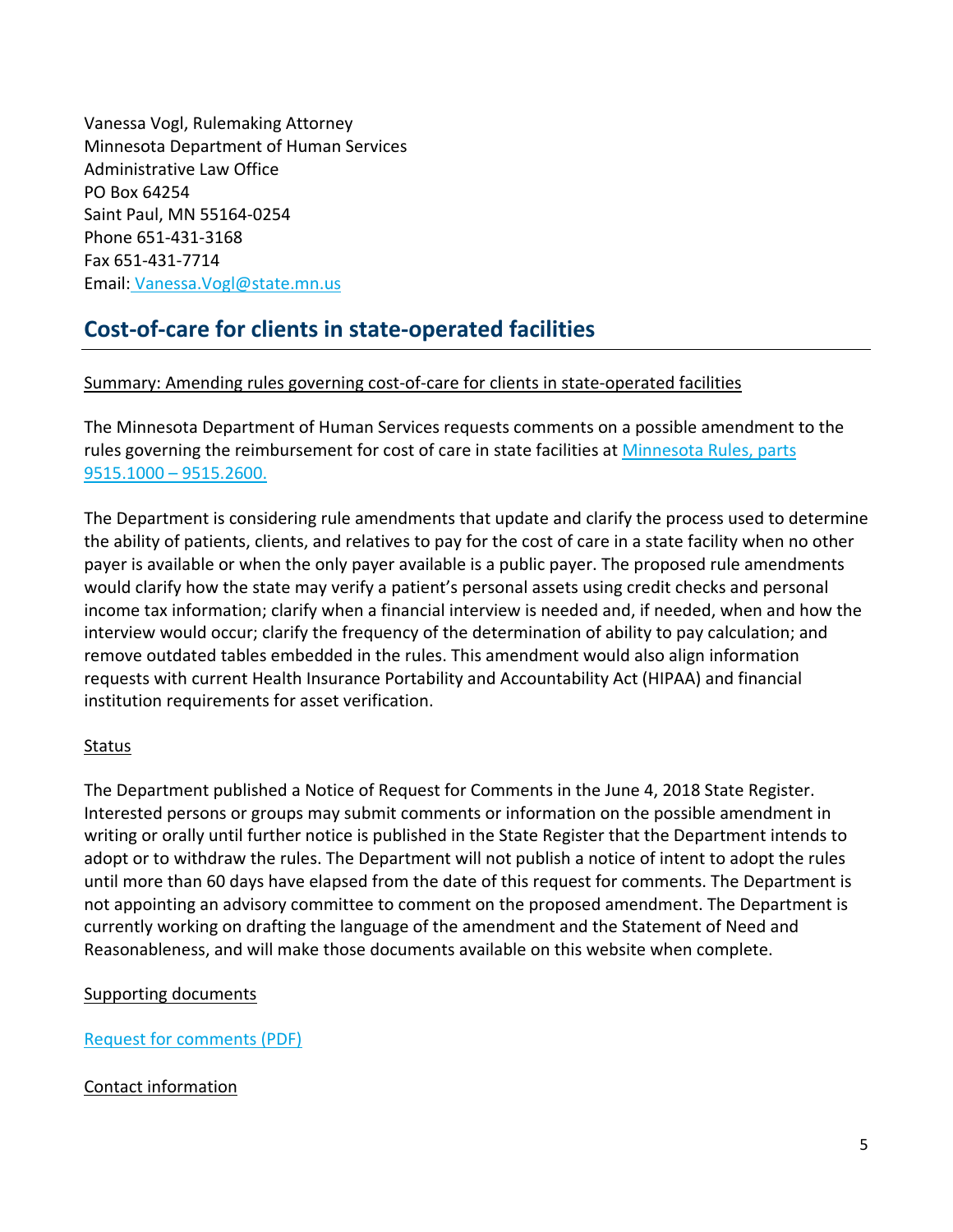Direct written or oral comments, questions, and requests for more information on the content of this possible rules amendment to Michelle Tenney; direct questions about the rulemaking process to Vanessa Vogl.

Michelle Tenney Minnesota Department of Human Services Direct Care and Treatment Financial Services PO Box 65979 Saint Paul, MN 55164-0979 Phone: (651) 431-3701 Email: [Michelle.Tenney@state.mn.us](mailto:Michelle.Tenney@state.mn.us)

Vanessa Vogl Minnesota Department of Human Services Administrative Law Office PO Box 64254 Saint Paul, MN 55164-0254 Phone: (651) 431-3168 Fax: (651) 431-7714 Email: [Vanessa.Vogl@state.mn.us](mailto:Vanessa.Vogl@state.mn.us)

TTY users may call the Department at 800-627-3529. You can also submit written comments via the Office of Administrative Hearings Rulemaking e-comments website at [https://minnesotaoah.granicusideas.com/discussions.](https://minnesotaoah.granicusideas.com/discussions)

Upon request, this information can be made available in an alternative format, such as large print, braille, or audio. To make such a request, please contact the agency contact person at the address or telephone number listed above.

NOTE: Comments received in response to this notice will not necessarily be included in the formal rulemaking record submitted to the administrative law judge if and when a proceeding to adopt rules is started. The agency is required to submit to the judge only those written comments received in response to the rules after they are proposed. If you submitted comments during the development of the rules and you want to ensure that the Administrative Law Judge reviews the comments, you should resubmit the comments after the rules are formally proposed.

# **Retroactive billing**

## Summary: Amending rule governing retroactive MA provider billing and recipient reimbursement

The Minnesota Department of Human Services is proposing an amendment to the rules governing retroactive billing for Medical Assistance providers and reimbursement of Medical Assistance recipients at part 9505.0540, subpart 3. Under the current rule, if a recipient was determined retroactively eligible for Medical Assistance, and has made payments to a provider for services received during a retroactive eligibility time period, the provider has the option of billing Medical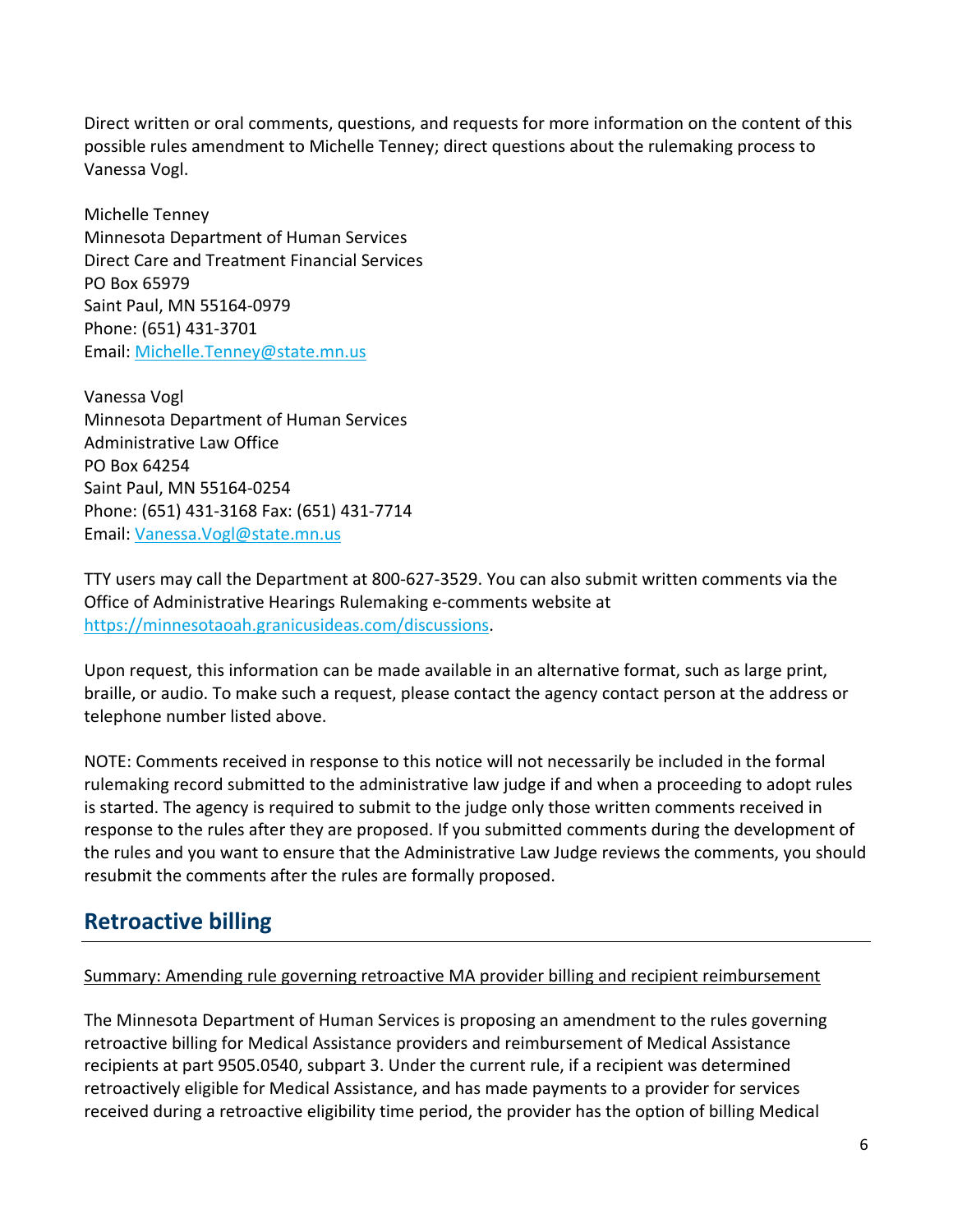Assistance and refunding the recipient, but only up to the amount paid by Medical Assistance. The proposed rules amendment would require providers to reimburse recipients for any amounts paid by a recipient for covered services during a retroactive period, regardless of whether the provider bills Medical Assistance or the amount paid by Medical Assistance. The amendment would also allow the recipient to appeal a provider's failure to refund the recipient. The department believes that with the amendment the rules part will better align with federal requirements regarding retroactive coverage.

## **Status**

The Department requested comments on the proposed amendment, and that comment period ended May 22, 2017. The Department is currently working on drafting the Statement of Need and Reasonableness, and is considering issuing another Request for Comments. UPDATE: This project has been placed on hold.

## Supporting documents

[Request for Comments](https://stage.wcm.mnit.mn.gov/dhs/assets/request-for-comments-possible-amendment-to-rules-governing-retroactive-billing_tcm1053-351935.pdf) (PDF)

[Draft of the possible rule amendments \(PDF\)](https://stage.wcm.mnit.mn.gov/dhs/assets/draft-of-possible-amendment-to-rules-governing-retroactive-billing_tcm1053-351934.pdf)

#### Contact information

Written comments, questions, and requests for more information on the content of the rule amendment should be directed to:

Vanessa Vogl Minnesota Department of Human Services Administrative Law Office PO Box 64254 Saint Paul, MN 55164-0254 Phone: (651) 431-3168 Fax: (651) 431-7714 Email: [Vanessa.Vogl@state.mn.us](mailto:Vanessa.Vogl@state.mn.us)

TTY users may call the Department of Human Services at 800-627-3529. Written comments may also be posted on the Office of Administrative Hearings website.

Upon request, this information can be made available in an alternative format, such as large print, braille, or audio. To make such a request, please contact the Department contact person listed above.

# **Definition of 'investigative'**

Summary: Repealing obsolete rule governing definition of "Investigative" for purpose of health care program payment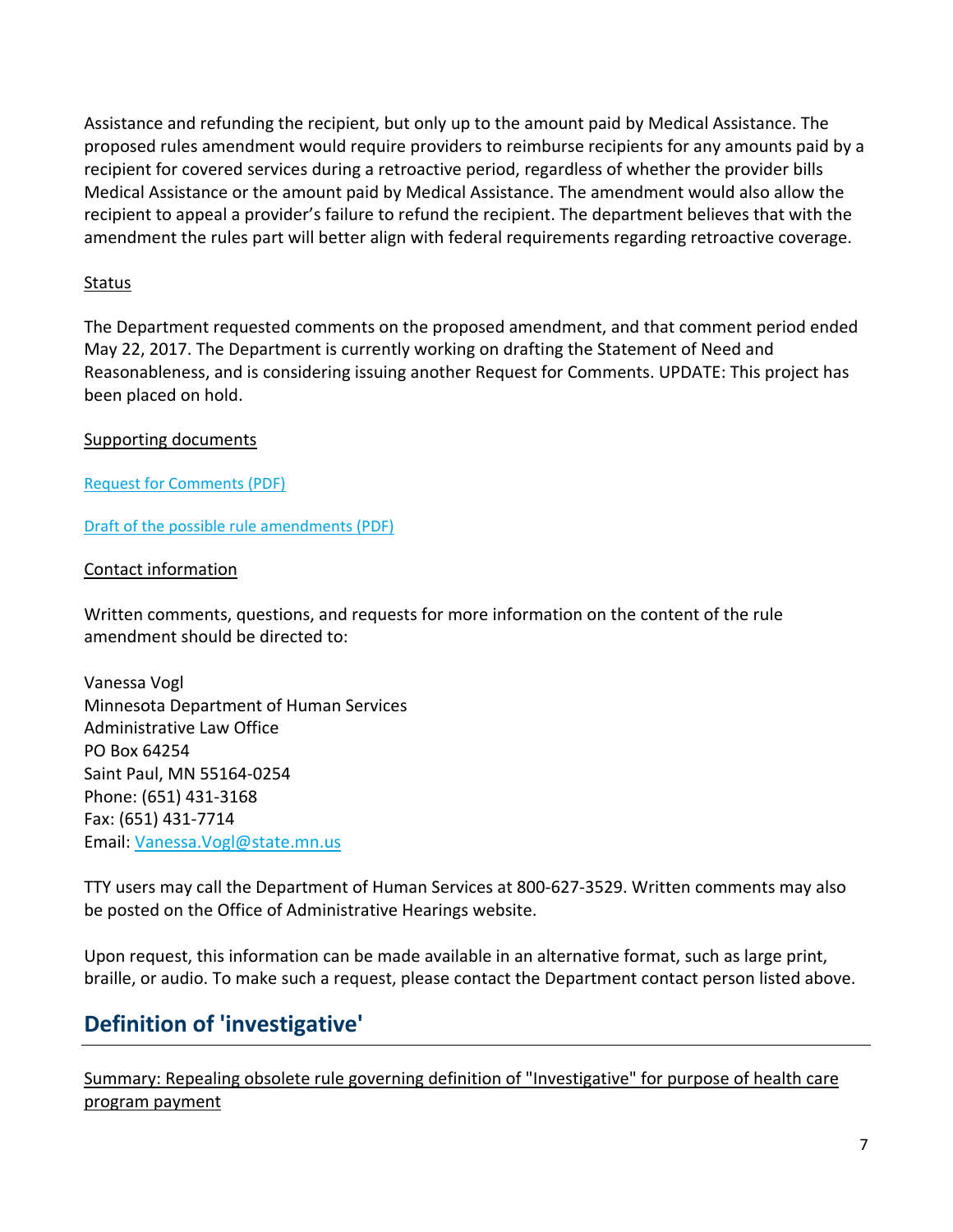Regarding: Minnesota Rules, parts 9505.0175, 9505.0220, 9505.0277, 9505.0310, 9505.0325, 9505.0335, and 9505.5005 Revisor's ID Number 4480

The Minnesota Department of Human Services is considering amending rules governing administration of the Medical Assistance program that establish the health care services, durable medical equipment, and medical supplies for which providers are eligible to receive payment. Notably, the Department would like to revise the meaning of "investigational" as it pertains to health care services, durable medical equipment, and medical supplies that are not eligible for payment under Medical Assistance. The rule as currently written relies upon the National Blue Cross and Blue Shield Association Medical Advisory Committee determination of whether a health service procedure is "investigative." The rule amendments are necessary because the National Blue Cross and Blue Shield Association Medical Advisory Committee no longer exists.

# Status

In August 2014, the Department proposed repealing obsolete language from rule part 9505.5005 that refers to the National Blue Cross and Blue Shield Association Medical Advisory Committee because the committee no longer exists. In 2016, the Department determined that, in addition to deleting the reference to the National Blue Cross and Blue Shield Association Medical Advisory Committee, it wanted to make further, related revisions to additional rule parts governing health care services, durable medical equipment, and medical supplies that are eligible to receive Medical Assistance payments. The department abandoned the obsolete rule repeal process accordingly and will instead pursue the full rulemaking process.

This project has been placed on hold, but may be revisited in 2020. An update will be posted to this website when the project moves forward.

# Contact information

Written comments, questions, and requests for more information on the content of the rule amendment should be directed to:

Camille Miller Minnesota Department of Human Services PO Box 64984 St. Paul, Minnesota 55164-0984 Phone 651-431-4866 Fax 651-431-7426 Email [Camille.Miller@state.mn.us](mailto:Camille.Miller@state.mn.us)

Written comments, questions, and requests for more information on the rulemaking process should be directed to:

Vanessa Vogl, Rulemaking Attorney Department of Human Services, Administrative Law Office